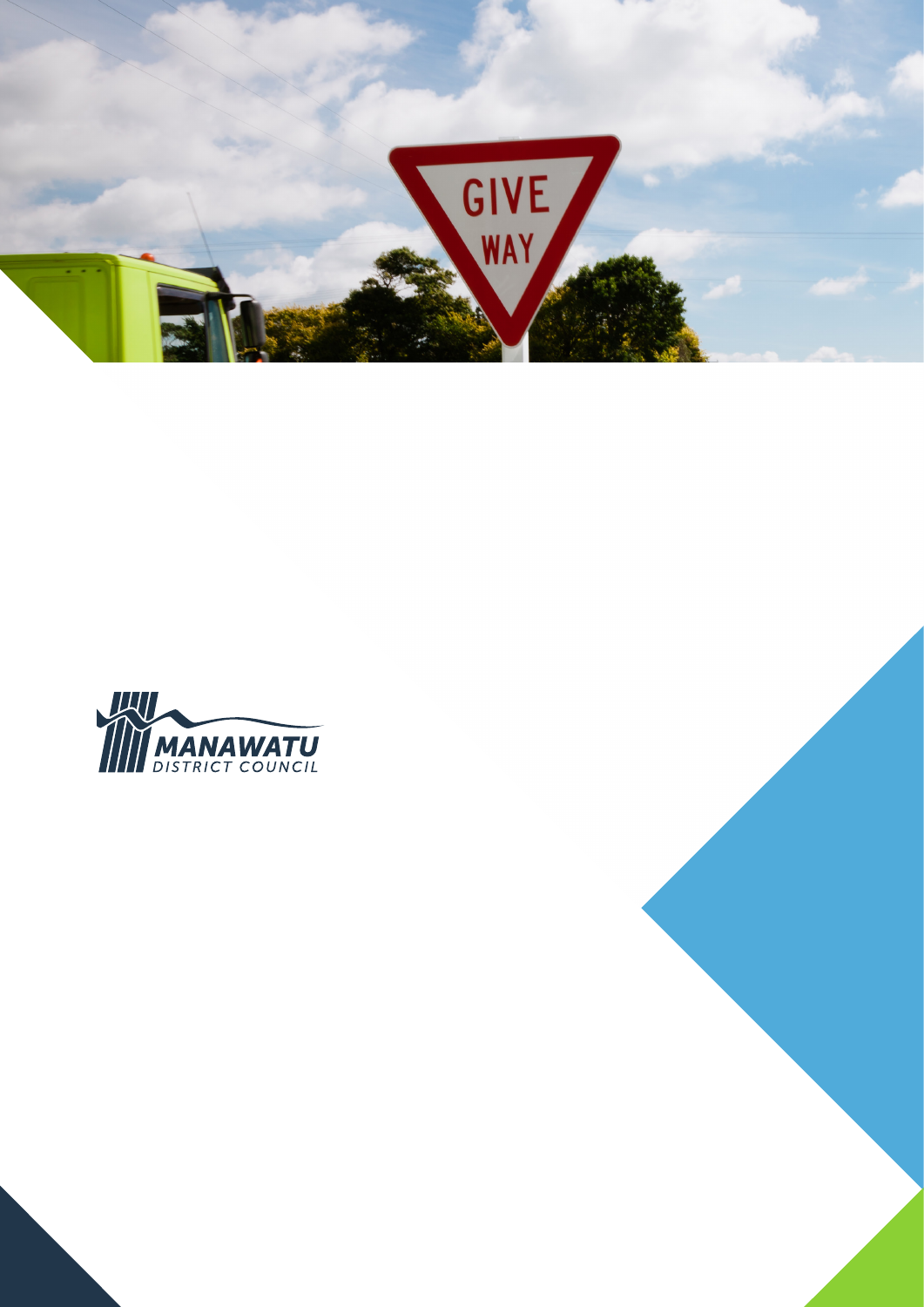# **Traffic Safety and Road Use Bylaw 2015**

# **Contents**

| 1  |  |
|----|--|
| 2  |  |
| 3  |  |
| 4  |  |
|    |  |
| 5  |  |
| 6  |  |
| 7  |  |
| 8  |  |
| 9  |  |
|    |  |
| 10 |  |
| 11 |  |
| 12 |  |
| 13 |  |
| 14 |  |
| 15 |  |
|    |  |
| 16 |  |
|    |  |
| 17 |  |
| 18 |  |
| 19 |  |
| 20 |  |
| 21 |  |
| 22 |  |
| 23 |  |
| 24 |  |
|    |  |
| 25 |  |
| 26 |  |
| 27 |  |
|    |  |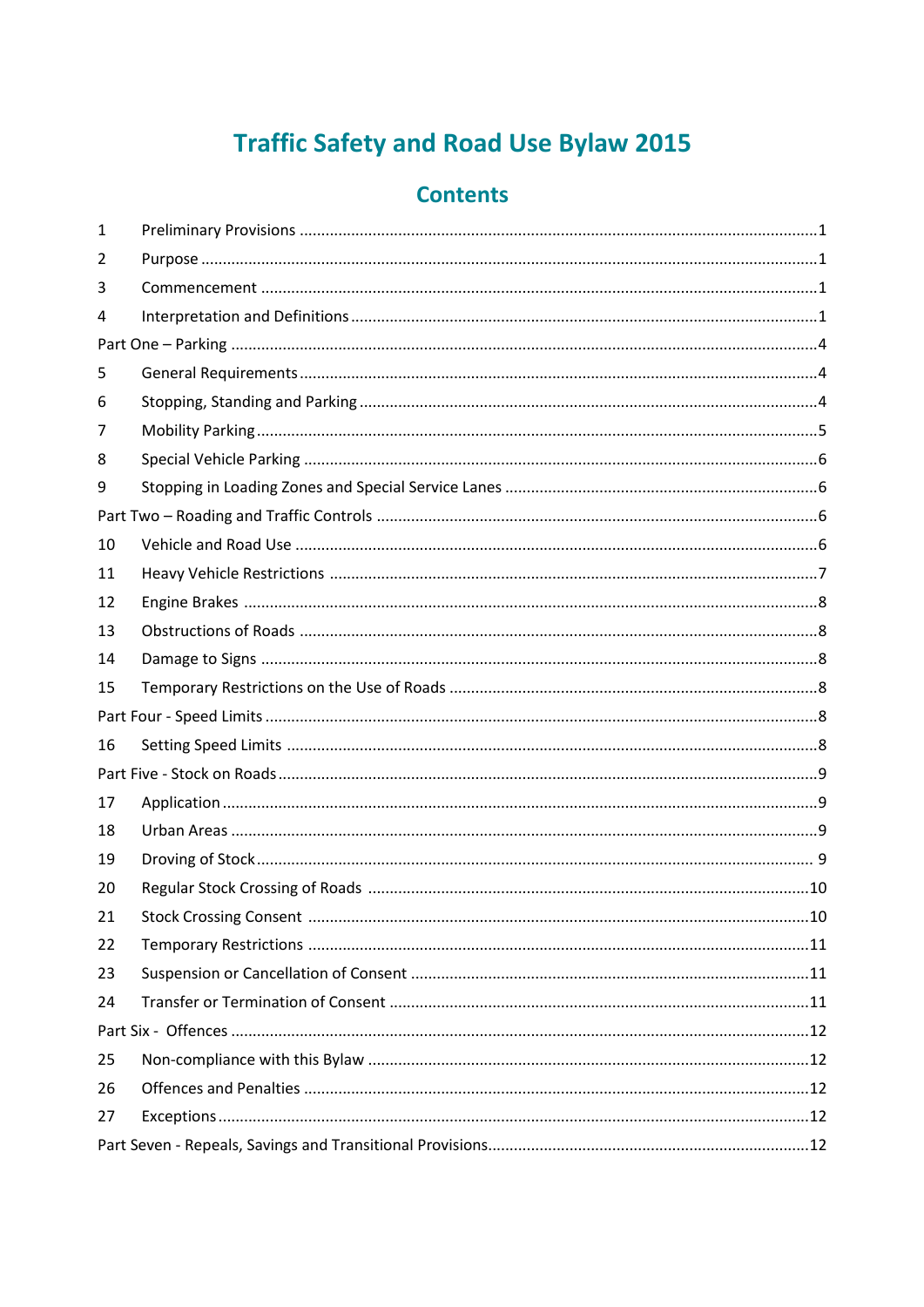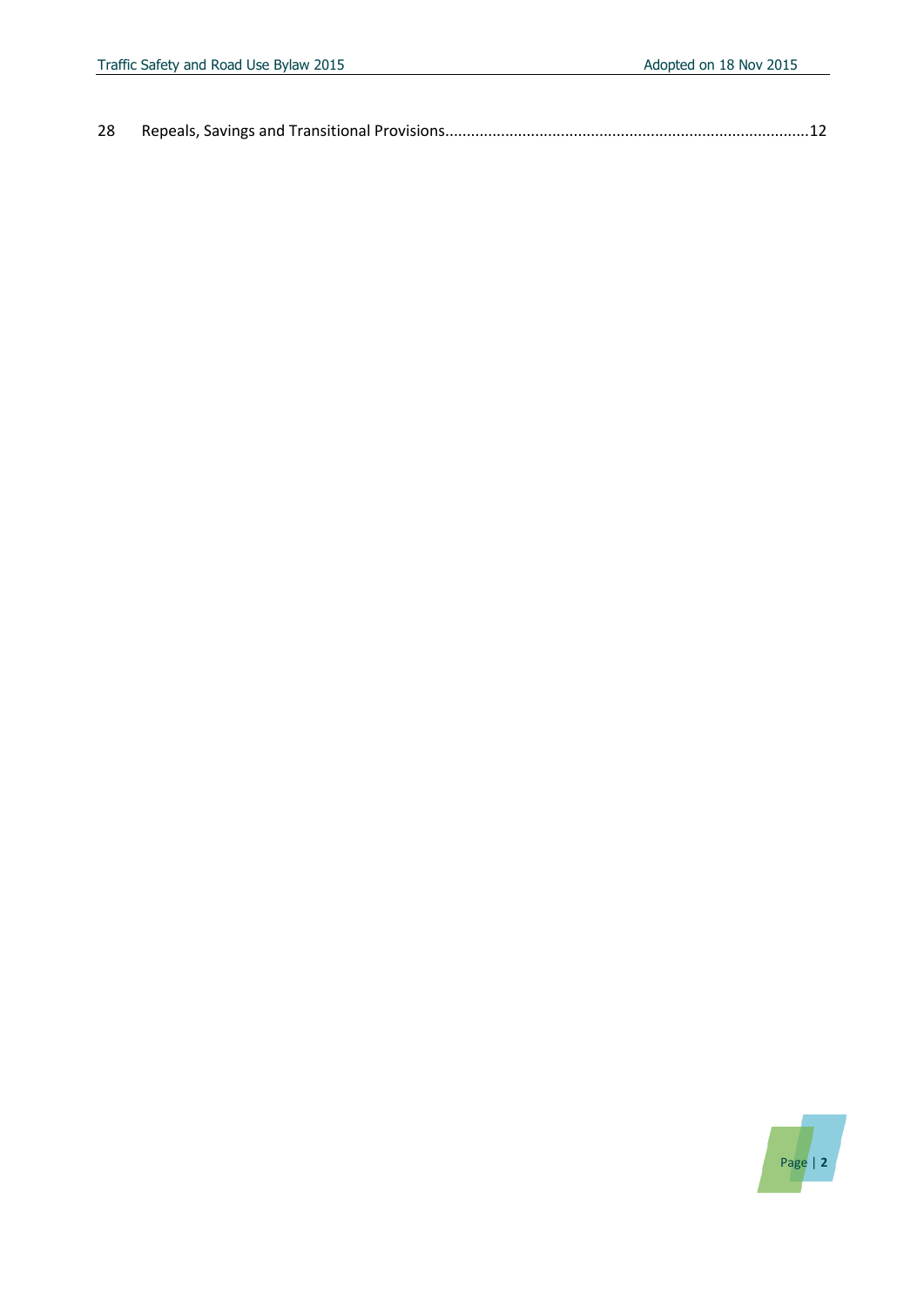# **Traffic Safety and Road Use Bylaw 2015**

#### **1 Preliminary Provisions**

- 1.1 This Bylaw is the **Traffic Safety and Road Use Bylaw 2015**.
- 1.2 This Bylaw is made under the Land Transport Act 1998, the Resource Management Act 1991 and the Local Government Act 2002.
- 1.3 This Bylaw covers a broad range of issues, many of which are governed by a number of Acts and Regulations. This Bylaw is an instrument to be read as an addendum to those other Acts and Regulations.

#### **2 Purpose**

- 2.1 The purpose of this Bylaw is to:
	- (a) Regulate parking and control of vehicle traffic on any Road or Service Lane managed or controlled by the Council;
	- (b) Provide for the orderly droving and control of stock on roads in the District, with regard to the safety of road users and to minimise damage to, and avoid nuisance, on the roads.

#### **3 Commencement**

3.1 This Bylaw commences on 21 December 2015.

#### **4 Interpretation and Definitions**

- 4.1 The provisions of the Manawatu District Explanatory Bylaw 2014 and its amendments are implied into and form part of this Bylaw.
- 4.2 In this Bylaw, unless the context requires otherwise:

*Act* means the Land Transport Act 1998.

*Approved Disabled Person's Parking Permit* means a displayed permit label provided by Disability New Zealand.

*Authorised Officer* means any person appointed or authorised by the Council to act on its behalf and with its authority including a parking warden appointed by Council under Section 128D of the Land Transport Act 1998 or any Police Officer.

*Bicycle* includes every bicycle, tricycle, unicycle, velocipede or similar carriage designed to be propelled solely by the muscular energy of the rider, but does not include a wheelchair or similar vehicle.

**Bus** means a Vehicle designed solely or principally for the carriage of 13 persons or more, including the driver.

Page | **1**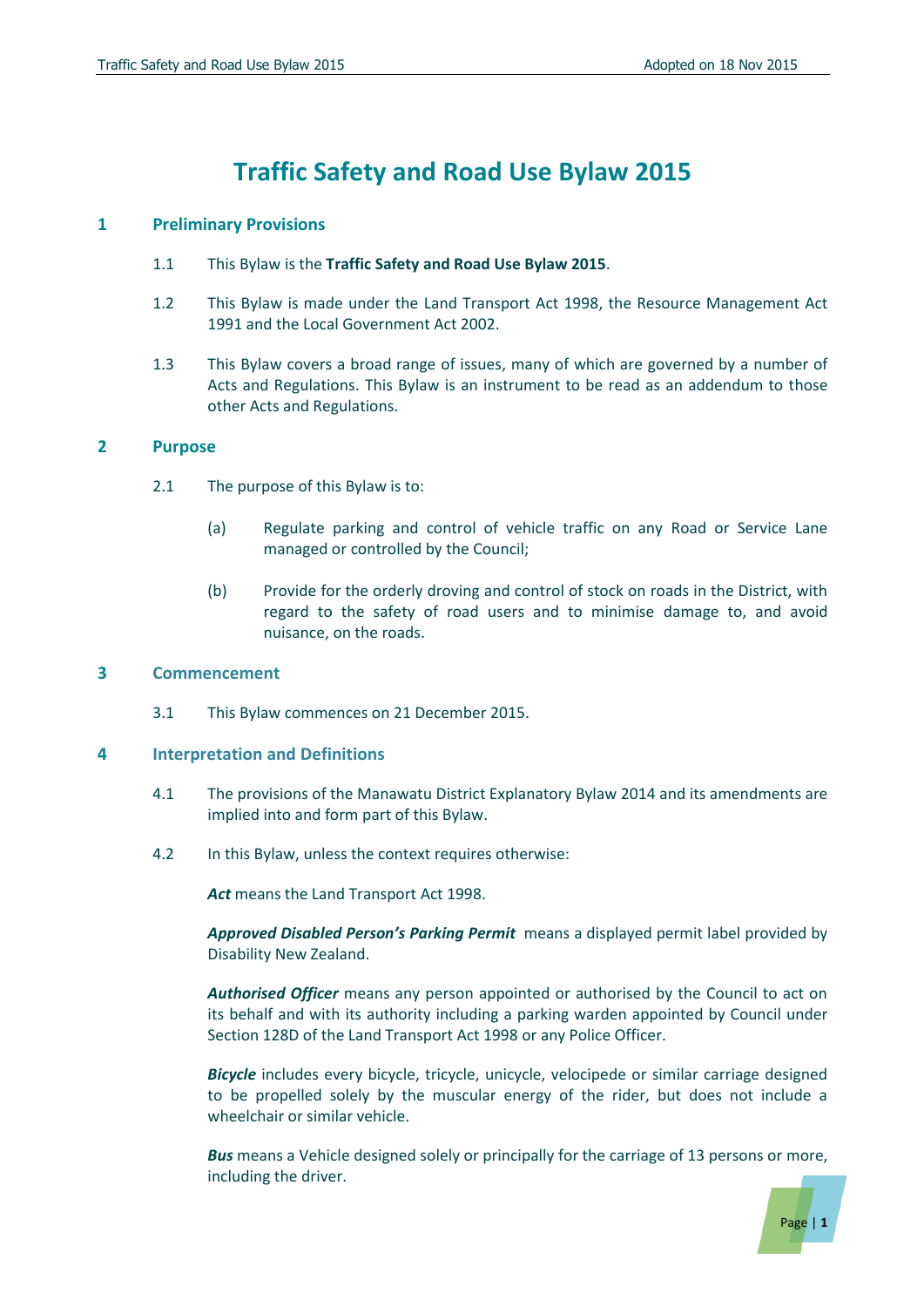*Carriageway* means that part of a Road constructed or made for use of vehicular traffic and includes any shoulder, edging, kerbing or channelling.

*Bicycle Lane* means any road or part of a road which has been declared a Bicycle Lane by a resolution of Council.

*Designated* means an area or space as specified by a resolution of Council.

**Drive** means to direct or guide movement of Stock and includes to lead.

*Driver* of a Vehicle includes any person in charge of the Vehicle.

*Footpath* includes, without limiting the meaning of the term "Footpath" as defined in clause 2.1 of the Manawatu District Explanatory Bylaw 2014, any part of a vehicle crossing or temporary crossing laid out or constructed over a Footpath, and related edging, kerbing, channelling and any footbridge.

*Goods Service Vehicle* means a Vehicle designed exclusively or principally for the carriage of goods, but does not include a tractor.

*Heavy Vehicle* has the same meaning as in the Land Transport (Road User) Rule 2004.

*Horse* includes any ass, or mule.

*Hours of Daylight* means 30 minutes before sunrise to 30 minutes after sunset.

*Loading Zone* has the same meaning as in the Land Transport (Road User) Rule 2004.

*Mobility Park* means a Parking Space reserved by Council, by resolution, for the exclusive use of disabled persons.

*Network Utility Operator* has the meaning set out in Section 166 of the Resource Management Act 1991.

#### *Parking and Park* mean:

- (a) In relation to any road, the stopping, standing or parking of a Vehicle for any period exceeding five minutes on that Road;
- (b) In relation to any other portion of any land or building, the stopping, standing or parking of a vehicle on that portion of land or building; and
- (c) Includes all necessary approaches and means of entrance to and egress from any such Road, land or building; but
- (d) Does not include a vehicle picking up or setting down passengers in a Loading Zone or Reserved Parking Space.

**Parking Place** means any areas of Road, Land or Public Place (including a building) which the Council has designated for the stopping, standing or parking of vehicles or any class of vehicle.

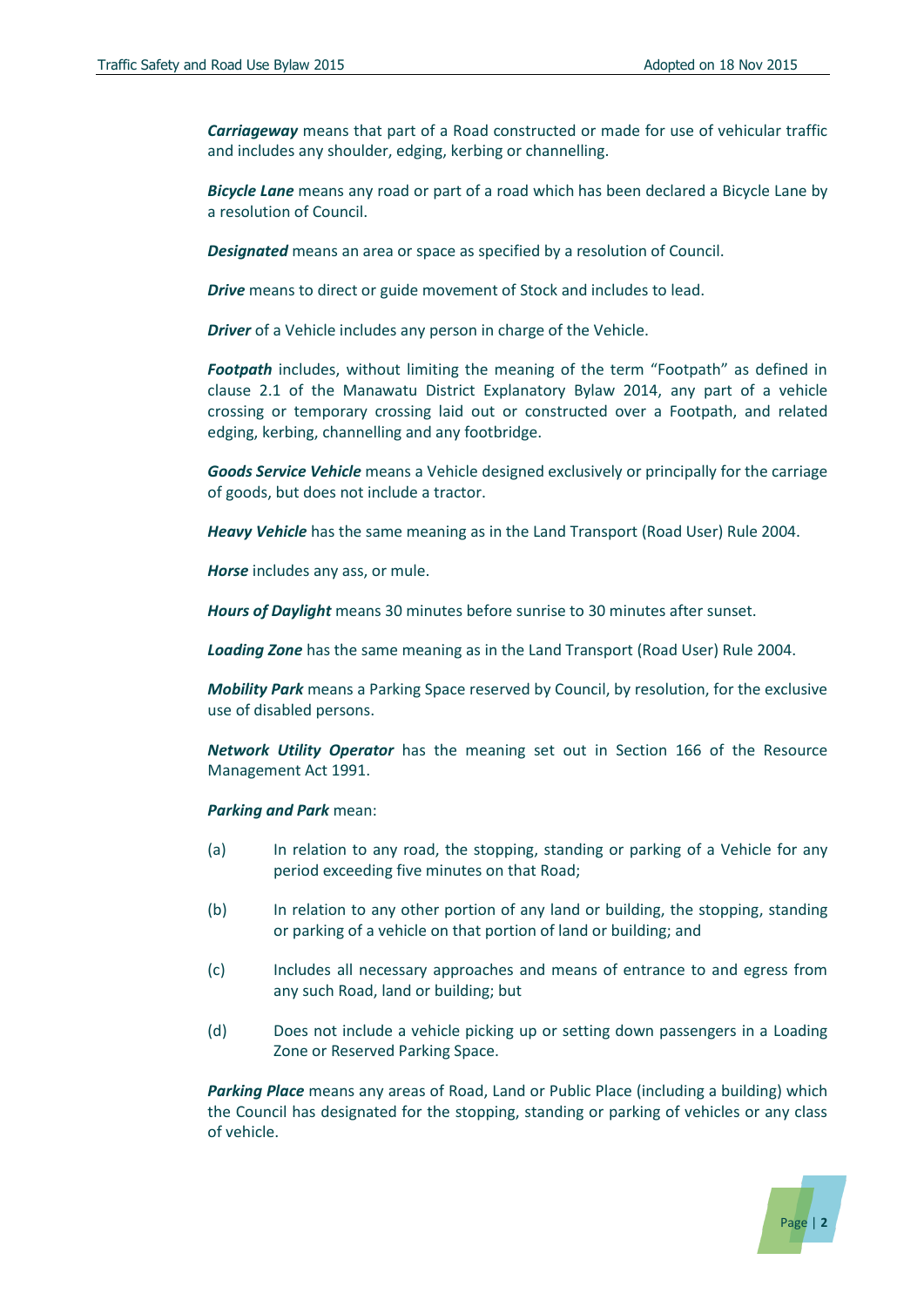*Parking Space* means an area within any Parking Place which has been marked out to accommodate a vehicle.

*Passenger Service Vehicle* means a vehicle used or available for use in a passenger service for the carriage of passengers.

*Prescribed Signs* has the same meaning as a Traffic Control Device as defined in the Land Transport Rules : Traffic Control Device 2004.

*Reserved Parking Space* means any Parking Place which has been designated by the Council as reserved Parking and which is clearly marked by a sign, notice, number or otherwise as being not available for public parking.

*Service Lane* refers to a parcel of land set aside primarily for providing a corridor for utilities or servicing commercial premises, and not primarily for providing vehicle access to properties.

*Speed Limit* has the same meaning as in the Land Transport Rule: Setting of Speed Limits 2003.

*Special Vehicle Lane* means a lane defined by signs or markings as restricted to a specified class of vehicle; and includes without limitation a Bus Lane, Transit Lane and Bicycle Track.

*Stock Crossing* means the authorised movement of stock across a road at a fixed location and under the control of a qualified person.

*Stock Droving* means the movement of stock across or along a road under the control of a qualified person, without a fixed location.

*Stock Vehicle* means a vehicle that is carrying Stock.

*Stock Movement* means any movement of stock on, across or along a road where the Animals move by their own efforts and are free of individual control, such individual control being by means of being ridden or lead or driven on a bridle, halter, collar or similar restraint.

*Stock Movement Consent* means consent from the Council which authorises the movement of stock on, across or along a road.

**Traffic Lane** means that portion of the road used or reasonably usable for the time-being for vehicular traffic in general.

*Traffic Management Plan* means a plan, drawing, sketch or map approved by Council as showing the method or measures for ensuring the safety of Stock and all other road users.

4.3 Reference should be made to Section 2 of the Manawatu District Explanatory Bylaw 2014 for any other definitions not included in clause 4.2 of this Bylaw.

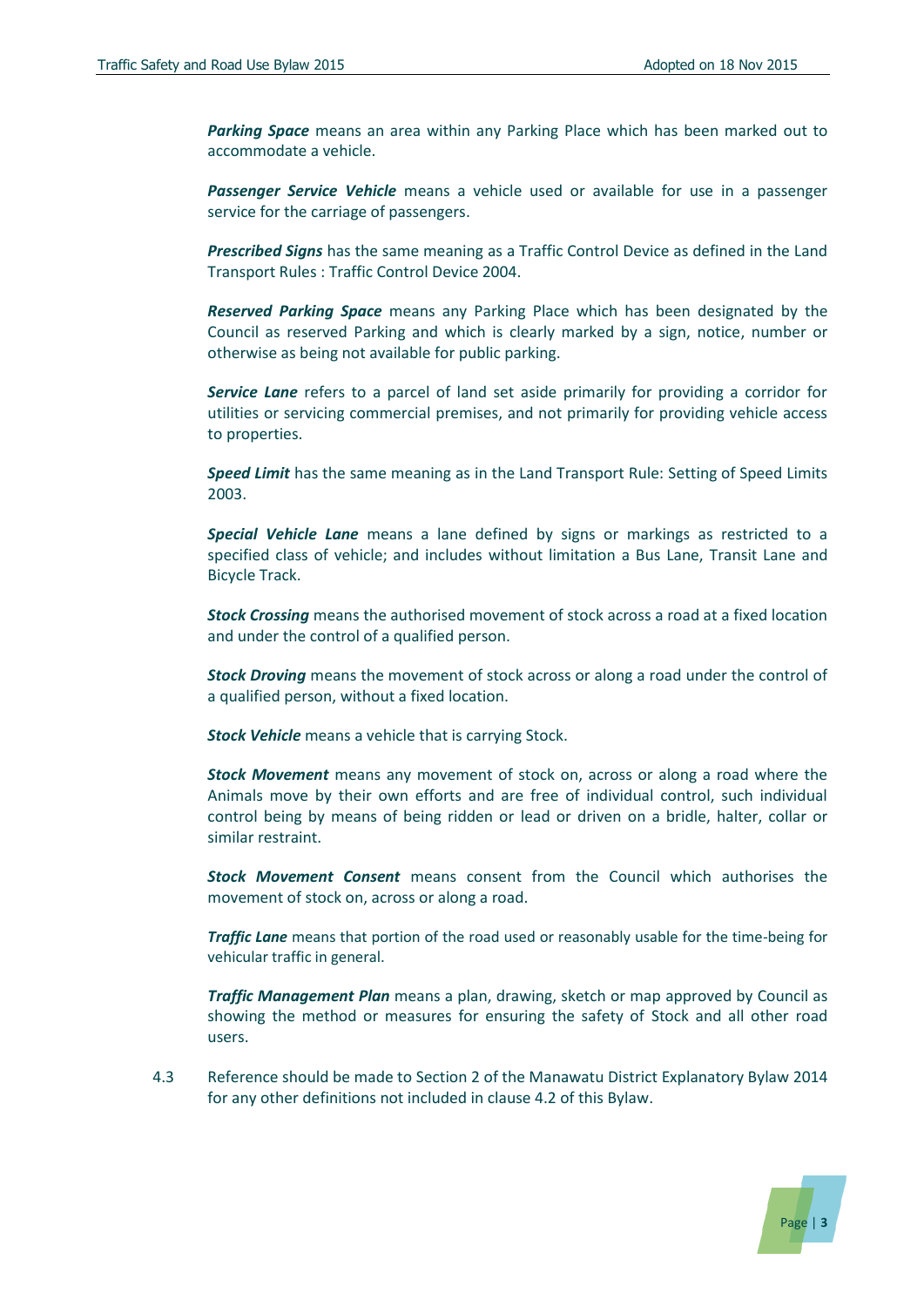- 4.4 Unless the context requires another meaning, a term of expression that is defined in the Act or Rules made under the Act and used, but not defined in this Bylaw or the Explanatory Bylaw, has the meaning given by the Act.
- 4.5 Any explanatory notes are for information purposes only. They do not form part of the Bylaw, and may be made, amended, revoked or replaced by the Council at any time.
- 4.6 In addition, the Bylaw should be read in conjunction with, but not in replacement of the Public Places Bylaw, Freedom Camping Bylaw, and Street Users Bylaw.

# **Part One – Parking**

#### **5 General Requirements**

- 5.1 Council may by resolution, permanently or temporarily:
	- (a) Prohibit or restrict the stopping, standing or parking of Vehicles of any specified class or description on any Road or Service Lane, including the time, manner and conditions for the parking of Vehicles on any part of the Road;
	- (b) Designate any land or building to be a Parking Place;
	- (c) Prohibit or restrict any specified class of Vehicle from being driven or parked on any specified Road, or part of a Road, (including any bridge, culvert, beach or other Public Place) or Parking Place; and
	- (d) Reserve any part of a Road as a Loading Zone, including the time, manner and conditions for the parking of vehicles, other than Good Service Vehicles, in a Loading Zone;
	- (e) Prohibit or restrict Vehicles being displayed for the purpose of sale, exhibition or demonstration on any Road, Public Place or part thereof.
- 5.2 This clause is subject to the Council erecting Prescribed Signs.
- 5.3 The Council may mark out Parking Spaces within any Parking Place.
- 5.4 Except with the written consent of Council, a person must not park a Vehicle or use any Parking Place or Parking Space in contravention of a prohibition or restriction made under this clause.

#### **6 Stopping, Standing and Parking**

- 6.1 No person may stop, stand, Park or turn a Vehicle, Heavy Vehicle, Goods Services Vehicle or any Stock Vehicle in breach of a prohibition or restriction made by Council under this Bylaw and evidenced by Prescribed Signs and/or Road markings.
- 6.2 No person may stop, stand or Park a Vehicle so it:
	- (a) Extends into an adjoining and unoccupied Parking Space (unless it is of a size which makes it unavoidable);

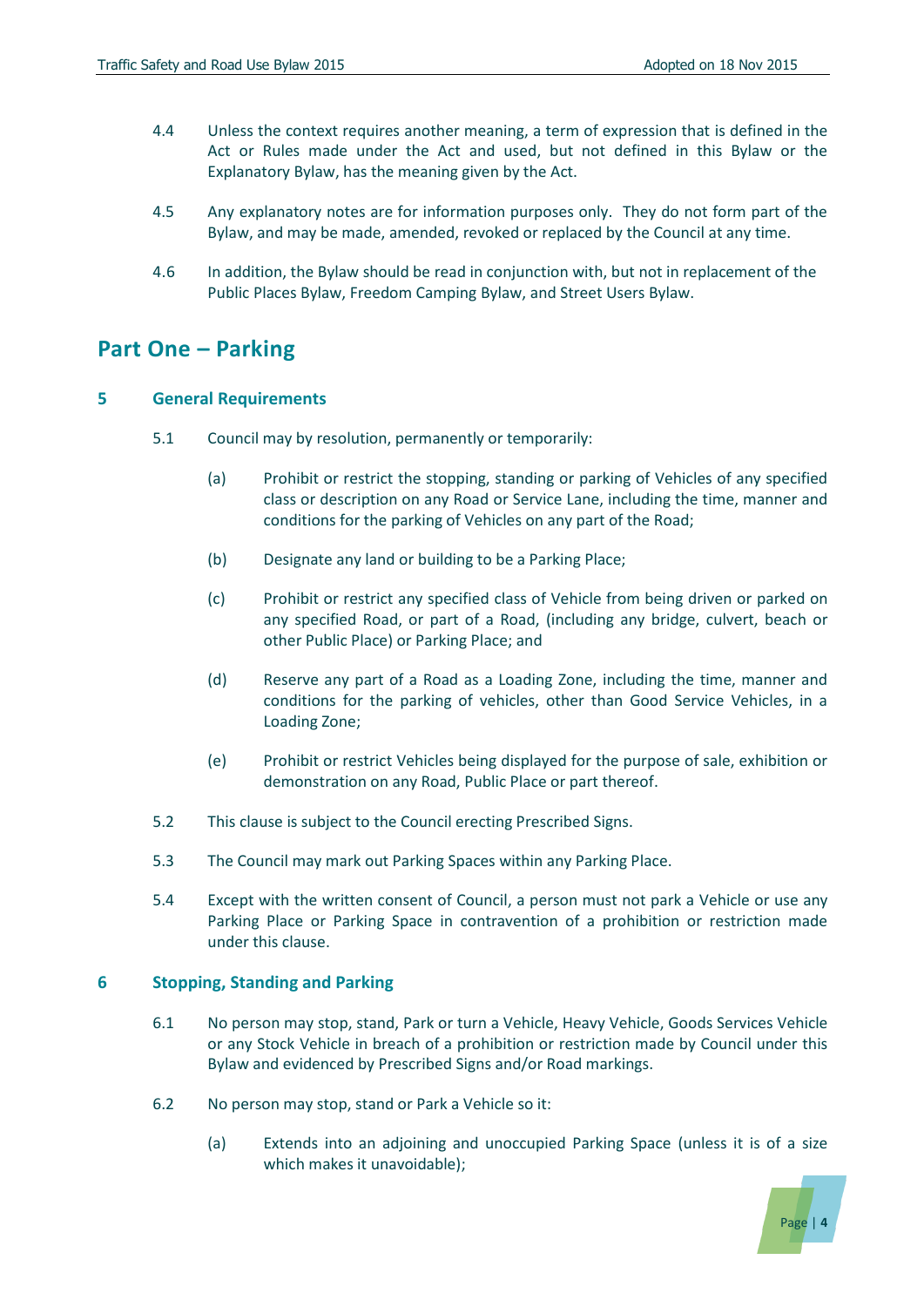- (b) Protrudes further than 5.2 metres from the kerb line when it is angle parked in a parking space; and
- (c) Is within a Parking Space already occupied by another vehicle, with the exception of motorcycles, as dealt with below; or
- (d) Obstructs a Loading Zone or Special Vehicle land for longer than is reasonably necessary for dropping or picking up passengers.

*Explanatory Note: This clause does not apply to these containers that are used solely for the purpose of domestic refuse or recycling as authorised by the Council and placed off the roadway, provided that such containers are not left on any Road or Public Place for a period exceeding 48 hours. For more information see the Solid Waste Bylaw 2015.* 

- 6.3 No more than six motorcycles may occupy any Parking Space at the same time, and such motorcycles must park at right angles to the kerb in the Parking Space.
- 6.4 Clauses 6.2 does not apply to a Goods Services Vehicle when it is:
	- (a) Loading or unloading a delivery undertaken with due consideration for the safety and convenience of other road users; and
	- (b) Alternative access for loading or unloading the vehicle was not available.
- 6.5 Except with the written consent of the Council, or as indicated by signage, no person may stop, stand or park a vehicle either wholly or partly on a footpath, grass verge, garden or in any area that is not designed and constructed to accommodate a Vehicle.
- 6.6 A person may stop, stand or park a bicycle or mobility device on a footpath, if it does not unreasonably obstruct any other user of the footpath.
- 6.7 No person may stop, stand, park or place any machinery, equipment, materials, or freight containers on any Road or Public Place except with consent of the Council.
- 6.8 A person may stop, stand or park a registered vehicle, except a heavy vehicle, on a Service lane, if it does not unreasonably obstruct any other user of that Service Lane.

#### **7 Mobility Parking**

- 7.1 The Council may, by resolution, designate any Parking Place or Parking Space for the exclusive use of disabled persons.
- 7.2 A person may stop, stand or Park in a Mobility Park only:
	- (a) When a current Approved Disabled Persons Parking Permit is on display and clearly legible; and
	- (b) The Vehicle is being used to convey a disabled person or to pick up or drop off a disabled person.
	- (c) For up to one additional hour over the time limit specified, unless the time limit specified is 15 minutes (in which case no additional time is allowed).

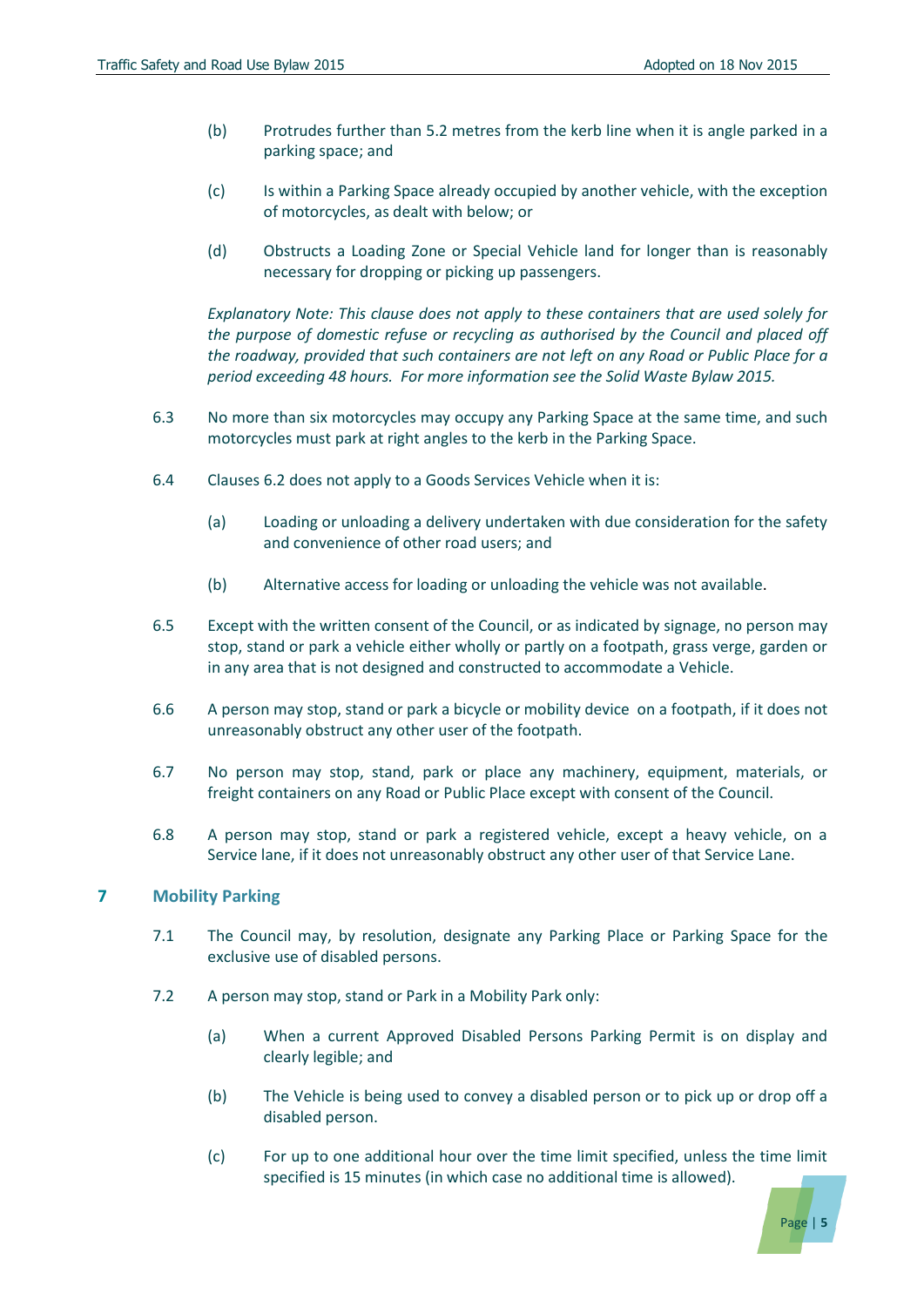7.3 The disabled person(s) Parking places are listed in Council's Traffic Control Register and are deemed to be authorised under clause 7.1.

#### **8 Special Vehicle Parking**

- 8.1 The Council may, by resolution, designate and mark out any part of any Road as a stopping place or a stand for:
	- (a) Passenger Service Vehicles including bus stops;
	- (b) Any other specified class of vehicle (for example a bicycle stand or taxi stand); or
	- (c) Any specified class of person including, but not limited to, the judiciary, the Police, Diplomatic Corps, Medical Practitioners and Senior Citizens.
- 8.2 No person may, without the written consent of the Council, cause or permit a Vehicle to be parked in a Special Vehicles Park.
- 8.3 Any application under this clause must be in writing and accompanied by the fee set out in Council's Fees and Charges from time to time.
- 8.4 The Council may grant consent subject to any conditions it sees fit, including with particular regard to, among other things:
	- (a) Duration, use and management of the Special Vehicles Park; and
	- (b) The fees payable for use of the Special Vehicles Park.

#### **9 Stopping in Loading Zones and Special Vehicle Lanes**

9.1 No driver may stop, stand or park a Vehicle in a Special Vehicle Lane or Loading Zone so as to cause an obstruction, except for so long as is reasonably necessary to load or unload goods or passengers.

# **Part Two – Roading and Traffic Controls**

#### **10 Vehicle and Road Use**

- 10.1 The Council may, by resolution, permanently or temporarily:
	- (a) Prohibit or restrict, the use of any Road, by any Vehicle of any specified class or description;
	- (b) Designate a Road to be a One-Way Road;
	- (c) Provide that Vehicles must drive in one specified direction;
	- (d) Prescribe any traffic lane be used for the turning of any Vehicle;

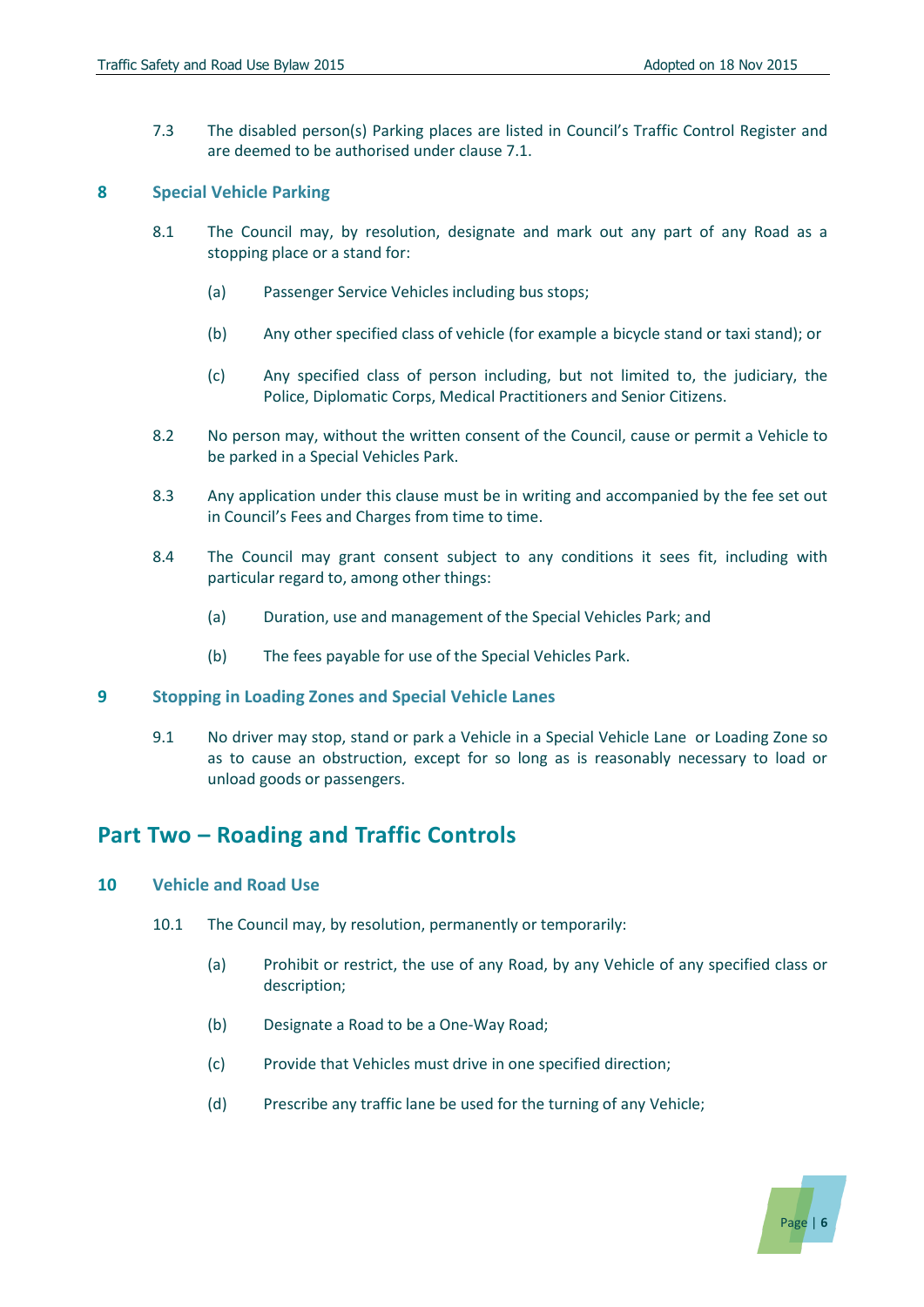Page | **7**

- (e) Prohibit Vehicles and Bicycles of any specified class or description from performing U-turns or turning to the right or left on a Road or part of a Road; and
- (f) Designate any part of a Road a Special Vehicle Lane .
- 10.2 This clause is subject to the Council erecting Prescribed Signs.
- 10.3 A person must not use the Road in contravention of a prohibition or restriction made under this clause, without the written consent of Council.

#### **11 Heavy Vehicle Restrictions**

- 11.1 No person may drive, or permit to be driven, any Heavy Vehicle except a Passenger Service Vehicle on or along any Road or Service Lane in contravention of a resolution under clause 15 of this Bylaw unless:
	- (a) The Vehicle is used for the express purpose of visiting a property with frontage to the Road or Public Place described in the resolution;
	- (b) For the purposes of loading or unloading goods or passengers at any property whose access is by way of the Road or Public Place;
	- (c) The written consent of Council has been obtained for the activity.
- 11.2 Clause 11.1 does not apply to the following:
	- (a) A Network Utility Operator or its authorised agent or contractor engaged in the provision of, or maintenance of a network utility operation;
	- (b) Emergency vehicles, Vehicle recovery services and trade-persons' vehicles;
	- (c) Refuse collections carried out by either Council or one of its contractors;
	- (d) Stock Vehicles;
	- (e) Any other class of Vehicle that Council may specify from time-to-time by resolution.

#### Subject to:

- (a) The Heavy Vehicle being used with due consideration for other road users;
- (b) The act or omission being reasonably necessary for the work being undertaken; and
- (c) All reasonable care being taken to prevent any accident or damage, or any injury to or interference with any person, animal or property.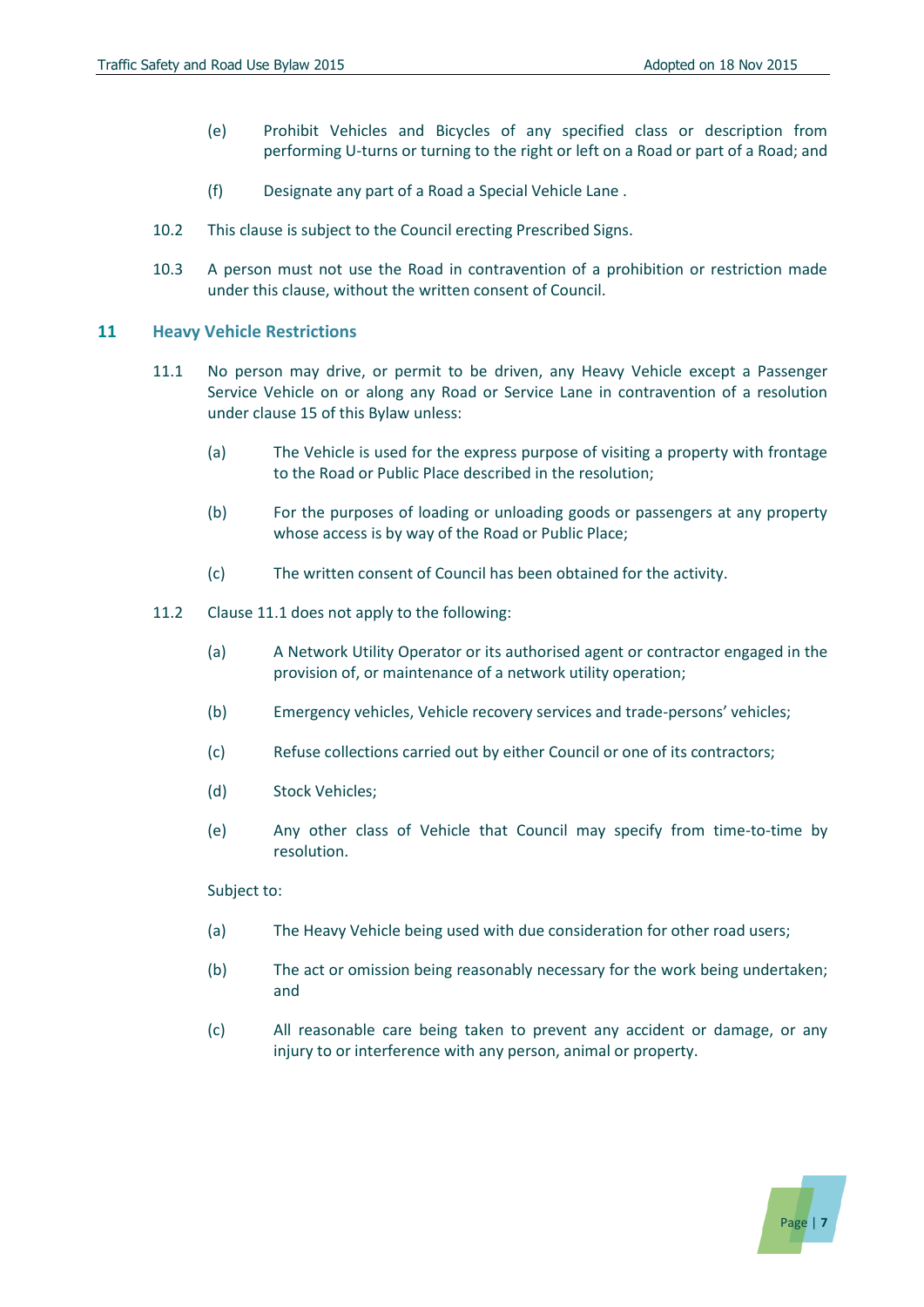#### **12 Engine Brakes**

12.1 The driver of a Vehicle may not use or operate a "Jacobs Engine Brake" or similar device, at any time on any urban road.

#### **13 Obstructions of Roads**

13.1 A person must not wilfully or negligently obstruct or damage any Road or Public Place in any manner which causes a Nuisance or interferes with any Person's right to use any Road.

#### **14 Damage to Signs**

14.1 No person may interfere with, damage or remove any Prescribed Sign.

#### **15 Temporary Restrictions on the Use of Roads**

- 15.1 The Council may temporarily close or restrict the use of any Road to all Vehicles or Specified classes of Vehicles, where it is necessary for:
	- (a) An event;
	- (b) The repair of the Road;
	- (c) The placement or repair of any infrastructure on or near the Road; or
	- (d) in the opinion of an Authorised Officer, the prevention of harm or danger to the Public of road workers.
- 15.2 Any restriction under clause 15.1 must be identified by the display of temporary warning signs conforming with the Traffic Regulations 1976.
- 15.3 Where a restriction is in place under clause 15.1, the Council may require the formulation and implementation of a Traffic Management Plan.
- 15.4 This clause will not apply to any Vehicle being used for the purpose of maintenance or construction of roading, or a Vehicle of any other utility who is authorised by the Council to use the Road or part of any Road which is subject to a restriction under this clause, provided the Vehicle is operated with due consideration of other users.

## **Part Four - Speed Limits**

#### **16 Setting Speed Limits**

16.1 The Council may, by resolution, set or amend permanent, temporary or variable speed limits for any Road.

*Explanatory Note: The Council may only set a speed limit if it has complied with the relevant requirements of the Land Transport Rule: Setting of Speed Limits.*

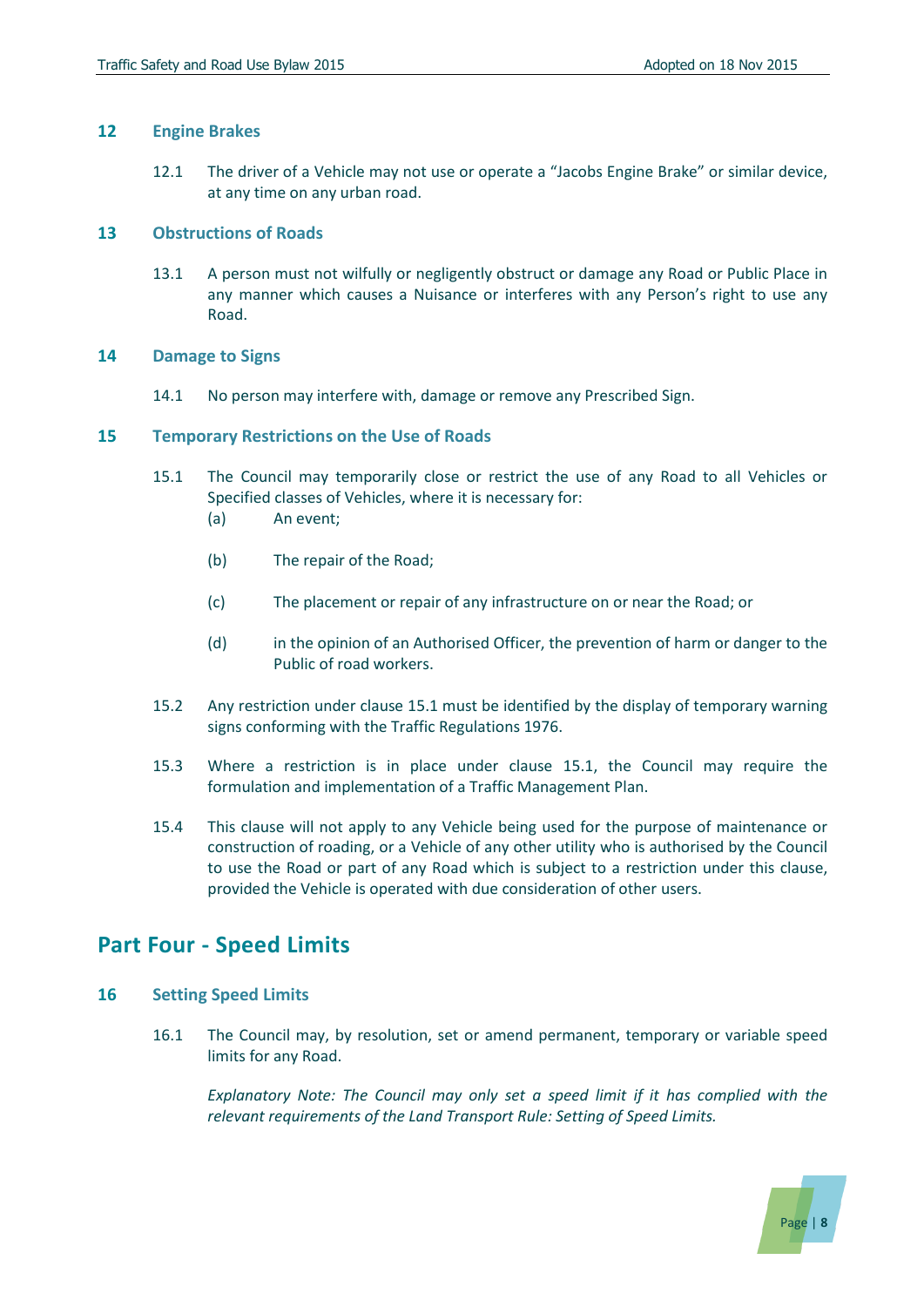16.2 The roads or areas described in Councils Traffic Control Register or as shown on a map referenced in the Traffic Control Register that have been declared to have the speed limits specified.

*Explanatory Note: The Councils Traffic Control Register includes the Council's Register of Speed Limits as required under Section 7.3(i) of the Land Transport Rule: Setting of Speed Limits 2003.* 

### **Part Five - Stock on Roads**

#### **17 Application**

- 17.1 Nothing in this Part limits the application of any other Act or any rules or regulations made under that other Act, for example, and without limitation:
	- (a) The Animal Welfare Act 1999;
	- (b) The Impounding Act 1956;
	- (c) The Resource Management Act 1991; and
	- (d) Any other statutory or regulatory requirement.
- 17.2 The movement of Stock along or across any State Highway is within the jurisdiction of the New Zealand Transport Authority and outside the scope of this Bylaw.

#### **18 Urban Areas**

- 18.1 No person may move any Stock along or across any road in any Urban Area of the district.
- 18.2 Clause 18.1 does not apply to the movement of stock in an emergency or in the event of an escape, although the conditions in clause 19.1 must, as far as practicable in the circumstances, be complied with to ensure road safety is not compromised.

#### **19 Droving of Stock**

- 19.1 Nothing in this clause applies to the regular movement of Stock across roads at a fixed location outside of the urban area of the District, which is dealt with in clause 20 of this Bylaw.
- 19.2 The movement of Stock along or across any road in any other part of the District is permitted in the following:
	- (a) During the hours of daylight and where visibility is greater than 100 metres;
	- (b) The Stock are unable to be reasonably moved across or along private land;
	- (c) The number of Stock in any one mob does not exceed 200 head of cattle or 1000 head of sheep, or 100 head of any other Stock;

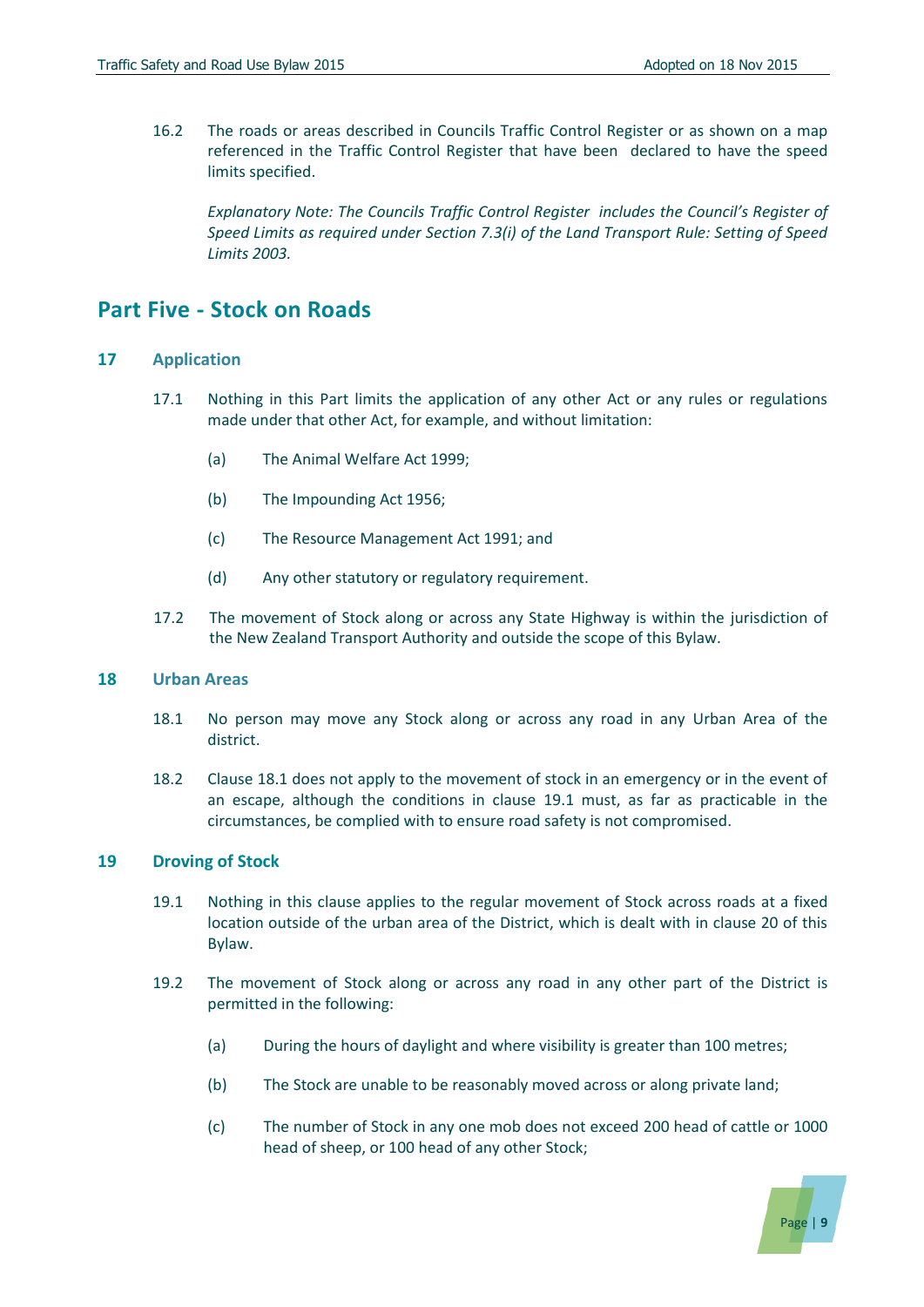- (d) Each mob is accompanied by at least two competent drovers, one in front and one behind the mob, for the purpose of alerting traffic;
- (e) The Stock are driven so as to move continuously forward at a good pace, with the drovers exercising control over the Stock at all times;
- (f) Adequate warning of stock being on the road is provided to the public / traffic by way of adequate warning signs and or pilot vehicles;
- (g) All drovers must ensure that vehicular traffic is not unreasonably impeded by the movement of Stock along or across any road; and
- (h) All reasonable steps are taken to remove excessive Stock excrement from the Road after each Stock movement.
- 19.3 The measures proposed for traffic management in accordance with clause 19.1(h) are to be set out in a traffic management plan submitted to Council no later than five (5) days prior to the movement of stock on the road.
- 19.4 Any damage caused to private property, any road or roadside furniture, or any public place will be the responsibility of the drover.

#### **20 Regular Stock Crossing of Roads**

- 20.1 The regular movement of Stock from one side of a road to another is permitted where:
	- (a) A stock crossing permit has been issued under clause 21;
	- (b) It occurs during the hours of daylight; and
	- (c) The Stock are unable to be reasonably moved across or along private land.

#### **21 Stock Crossing Consent**

- 21.1 An application for a stock crossing permit must be:
	- (a) in the form prescribed by Council from time-to-time;
	- (b) accompanied by any fee set out in Council's Schedule of Fees and Charges from time-to-time; and
	- (c) lodged with Council at least ten (10) working days prior to the first intended movement of Stock.
- 21.2 Council may request further information to assist in assessing an application under this clause, including but not limited to, a Traffic Management Plan appropriate to the location, timing and size of the stock movement.

*Note: the Traffic Management Plan should be in accordance with the Code of Practice for Temporary Traffic Management*

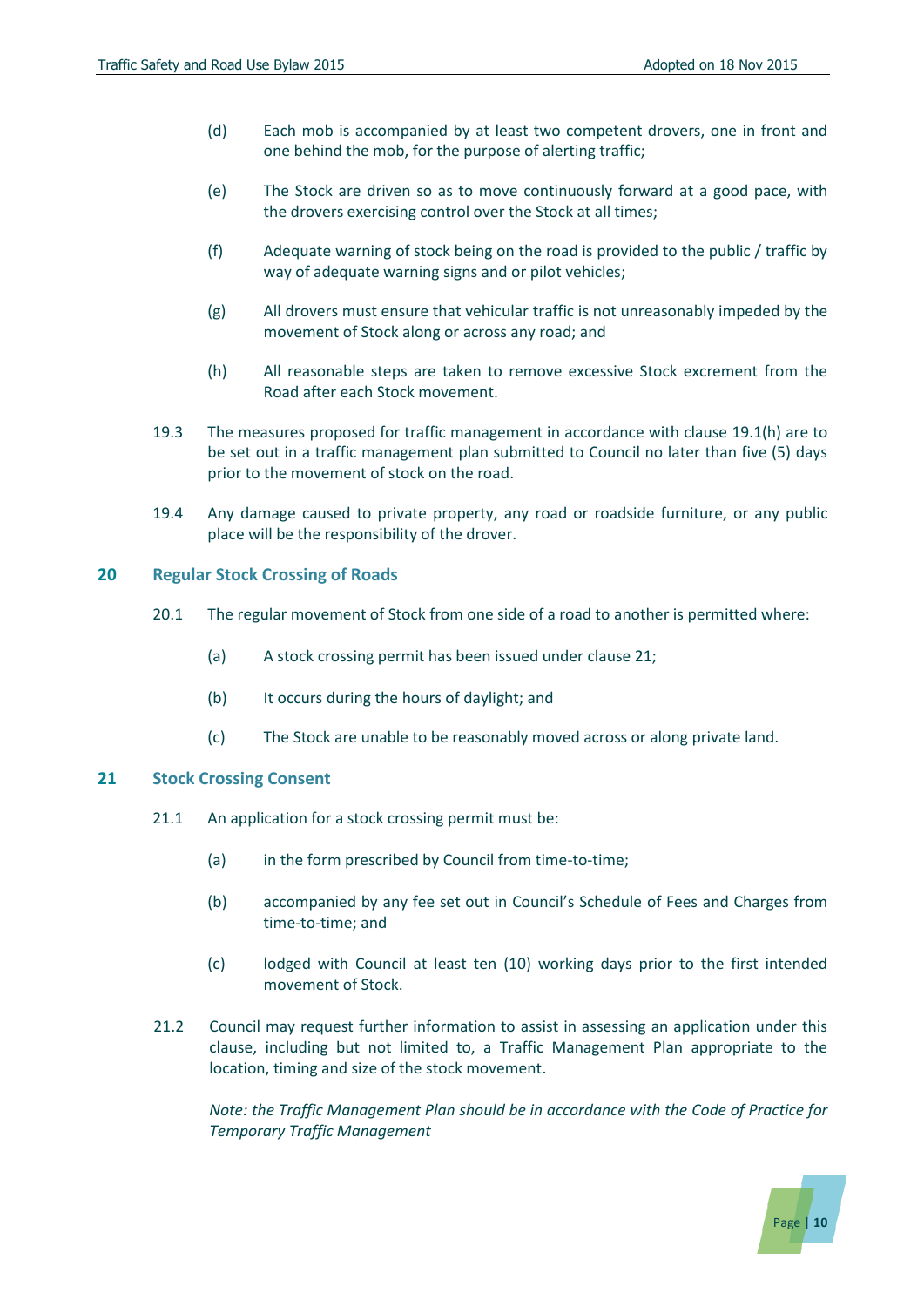Page | **11**

- 21.3 The Council may issue a permit subject to conditions having had regard to:
	- (a) The nature of the road that is being requested to be used;
	- (b) The alternatives available to the applicant including private or public land available for use as a race, any existing underpass that can be used, and the construction of a new underpass;
	- (c) Other options available to reduce nuisance, road safety issues or degradation of any part or the road or road reserve;
	- (d) Where applicable, the applicant's previous performance in addressing safety, amenity and nuisance issues associated with the movement of stock; and
	- (e) Any other matters that the Council considers appropriate.

#### **22 Temporary Restrictions**

22.1 In the event of an obstruction from road works, flooding, landslide, civil emergency or any other event, an Authorised Officer may halt or divert any movement of Stock on any road notwithstanding any right to drove Stock or any existing stock crossing permit.

#### **23 Suspension or Cancellation of Consent**

- 23.1 An Authorised Officer may suspend or cancel any stock crossing permit by giving twenty (20) working days written notice to the permit holder, if:
	- (a) It is in the public interest to do so; or
	- (b) The permit holder fails to comply with any conditions imposed by the Council on the permit.
- 23.2 An Authorised Officer may suspend or cancel any stock crossing permit immediately by giving written notice to the consent holder, if the:
	- (a) Council is lawfully directed to suspend or cancel the consent; and
	- (b) Consent holder fails to comply with any conditions of the consent in a manner which may endanger the health or safety of any person, damage any part of the Road or cause environmental harm.

#### **24 Transfer or Termination of Consent**

24.1 A person must not transfer the rights and responsibilities provided for under this Bylaw or under any stock crossing permit to any other person or entity.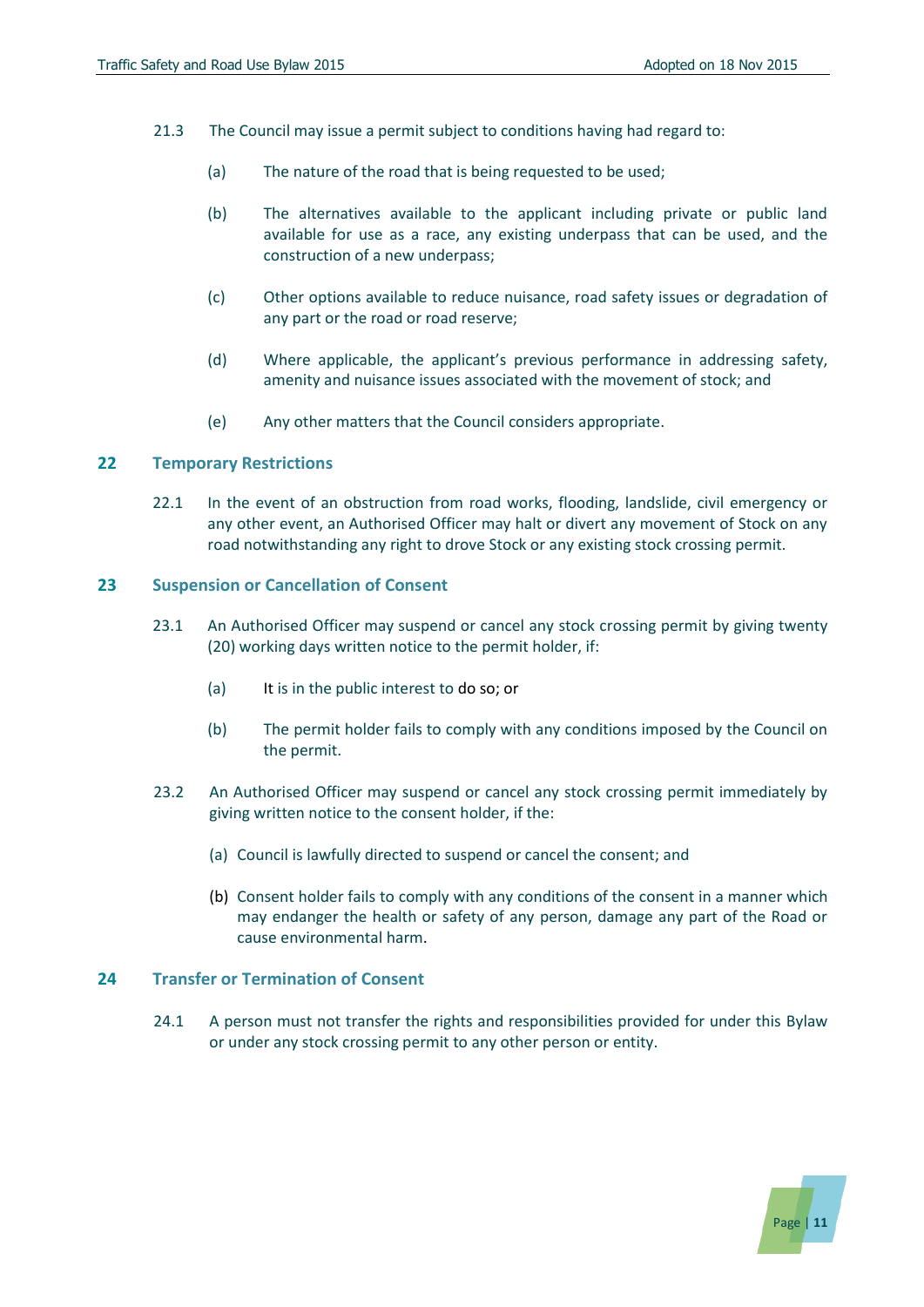## **Part Six- Offences**

#### **25 Non-compliance with this Bylaw**

- 25.1 The Council may use its powers under the Act to enforce this Bylaw.
- 25.2 In addition to the powers conferred on it by any other enactment, the Council may remove or cause to be removed from any Road, Parking Place or Parking Space any Vehicle or thing using the Road, Parking Place or Parking Space in breach of this Bylaw.

#### **26 Offences and Penalties**

- 26.1 Every person who commits a breach of this Bylaw commits an offence and is liable to pay:
	- (a) The maximum fine set out in the Local Government Act 2002;
	- (b) Any penalty specified in the Act; and
	- (c) Any other penalty specified in another Act for breach of the Bylaw.

*Explanatory Note: This clause should be read in conjunction with clauses 13, 14 and 15 of the Manawatu District Explanatory Bylaw 2014.*

#### **27 Exceptions**

- 27.1 A person is not in breach of this Bylaw if that person proves:
	- (a) The act or omission was taken to avoid the death or injury of a person;
	- (b) The situation was not of the person's own making;
	- (c) The act or omission was taken at the direction of an Authorised Officer;
	- (d) They have written consent from the Council in accordance with this Bylaw.

## **Part Seven- Repeals, Savings and Transitional Provisions**

#### **28 Repeals, Savings and Transitional Provisions**

- 28.1 Any consent granted under Chapter 4 or Chapter 6 of the Manawatu District Bylaw 2008 that was in force immediately before the commencement of this Bylaw, continues in force as if it is a consent of that kind issued under this Bylaw, but:
	- (a) Expires on the date specified in such consent or
	- (b) Where no expiry date is specified, expires 12 months from the commencement of this Bylaw; and